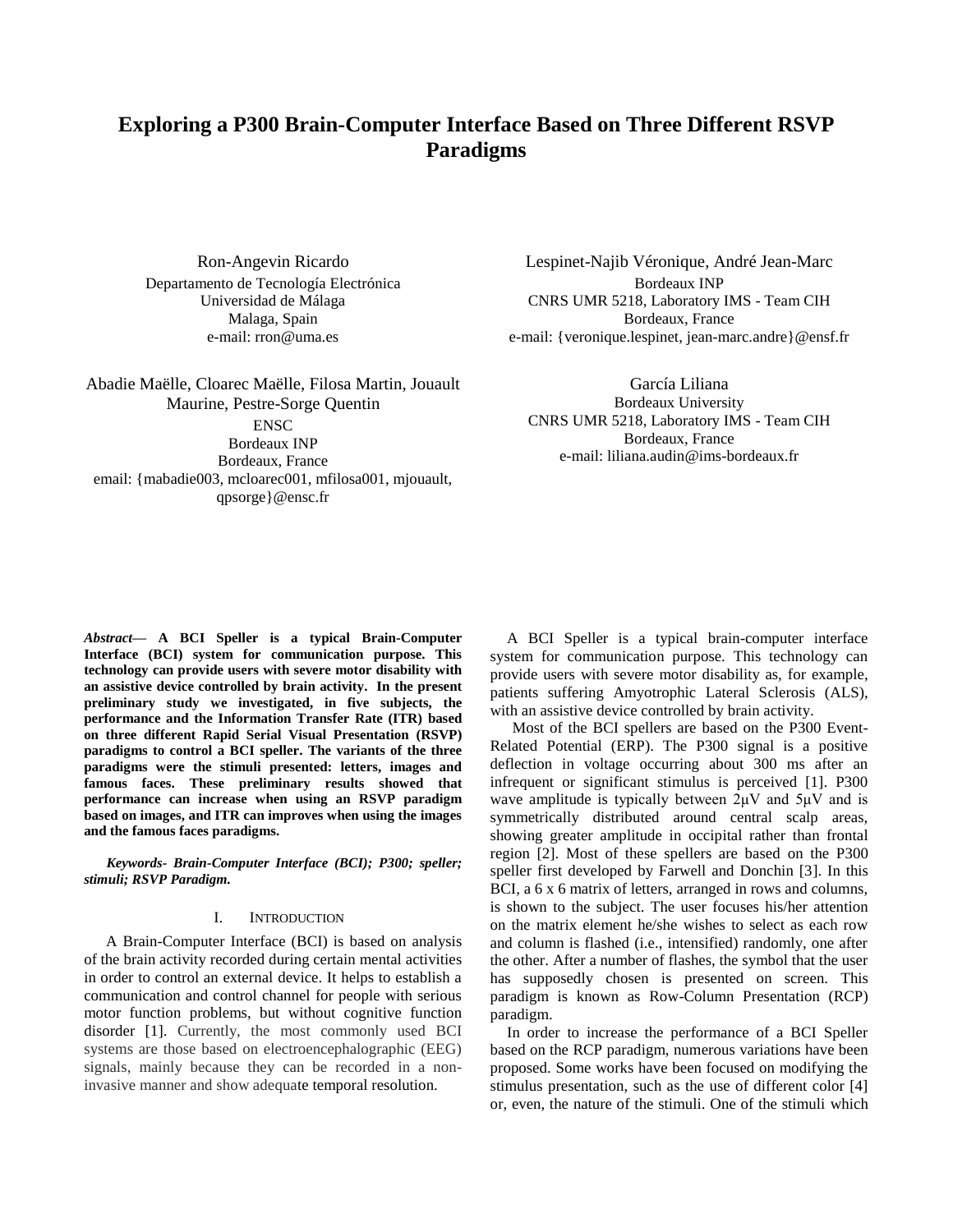has result to better improve the BCI performance is the used of familiar faces [5] [6]. Specifically, in [5], the stimulus used was famous face. In [6], the use of green familiar faces improves the BCI performance compared to the famous face paradigm.

Besides, a preliminary study carried out by the research group of the University of Málaga – the UMA-BCI group – shows that the use of a set of varied different pictures (e.g., photographs of things, people or places) as flashing stimuli could also significantly improve the performance of a BCIspeller based on RCP [7].

The performance of a BCI-P300 speller based on the RCP paradigm depends, to some extend, on the user´s ability to gaze the different symbols of the matrix. Effectively, some studies have clearly demonstrated that the performance of the classical speller considerably decreases in cover attention mode [8] [9], that is, when subjects have to fixate the center of the screen while paying attention to the target using visual periphery. Unfortunately, some of the potential users of a BCI speller, that is, ALS patients, could have impaired in their visual function. For these users, a BCI speller based on the RCP paradigm is not useful.

Different solutions have been proposed to develop visual BCI spellers independent of the eye gaze. One of this solution is based on the Rapid Serial Visual Presentation (RSVP) paradigm, proposed by Acqualagna et al. [10]. In this paradigm, the different symbols (letters) were presented one by one, in a random order, in the center of the screen. In a recent study [11], in order to study if the characteristics of stimuli can have an influence on the performance, three different RSVP paradigms were studied: colored ball, grey dummy faces and colored dummy face. For each paradigm, six different stimuli were presented (6 colors and 6 face expressions). The obtained results showed that the combination of colors and face expressions could improve the bit rate.

As the use of stimuli based on famous face and pictures have been proven to improve BCI performance in a BCI speller based on RCP paradigm, the main objective of our study was to study if similar stimuli could improve the performance and the Information Transfer Rate (ITR) on a BCI speller based on the RSVP paradigm. To this end, three different stimuli sets were tested: letters, pictures and famous faces.

This paper is organized as follows: section 2 describes the experimental setup, and present details about the spelling paradigms. The results and discussion are presented in section 3, followed by the conclusion and future works in section 4.

# II. MATERIAL AND METHODS

# *A. Participants*

Five healthy French university students (S1-S5) participated in this study. None of them had previous experience using a BCI system. The study was approved by the Ethics Committee of the University of Malaga and met the ethical standards of the Helsinki Declaration. According to self-reports, all participants had no history of neurological or psychiatric illness, had normal or corrected-to-normal vision, and gave informed consent trough a protocol reviewed by the ENSC-IMS (Ecole Nationale Supérieur de Cognitique – Intégration du Matériau su Systéme) Cognitive and UMA-BCI teams.

# *B. Data acquisition and Signal Processing*

The EEG was recorded using the electrode positions: Fz, Cz, Pz, Oz, P3, P4, PO7 and PO8, according to the 10/20 international system. All channels were referenced to the right earlobe, using FPz as ground.

The EEG was amplified through a 16 channel biosignal amplifier gUSBamp (Guger Technologies). The amplifier settings were from 0.5 Hz to 100 Hz for the band-pass filter, the notch (50 Hz) was on, and the sensitivity was 500  $\mu$ V. The EEG was then digitized at a rate of 256 Hz. EEG data collection and processing were controlled by the *UMA-BCI Speller* software [12], a BCI speller application developed by the UMA-BCI group which provides end users with an easy to use open source P300 speller. This software is based on the widely used platform BCI2000 [13] so, it takes advantage of the reliability that such a platform offers. The *UMA-BCI Speller* wraps BCI2000 in such a way that its configuration and use is much more visual and easier. It supports two P300 stimulations: RCP and RSVP. Users can configure their speller more appropriately using characters, images or sound cues, and they can navigate through different layouts, thus opening the door to complex speller configurations. As with a P300 speller developed with BCI2000, a Stepwise Linear Discriminant Analysis (SWLDA) of the data was performed to obtain the weights for the P300 classifier and calculate the accuracy.

# *C. The RSVP Paradigms*

As it was mentioned, three different RSVP paradigms were tested by participants. These paradigms were: i) Letters (L), ii) Pictures or Images (I) and iii) Famous Faces (FF), and are represented in Figure 1. Each RSVP paradigm consisted in 9 different stimuli. In the L paradigm, the used letters were A, B, C, E, L, M, O, R and S. Each image of the I paradigm was chosen taking into account that the image had to start with the same letter as the one used in the L paradigm. For example, the tree is "ARBRE" in French, starting with the letter "A". Boat is "BATEAU" in French, starting with the letter "B". Bell is "CLOCHE" in French, starting with the letter "C". For the FF paradigm, the chosen criterion was the same; the family name had to start with the same letter of the L paradigm: Woody Allen for letter "A", Beyoncé for letter "B", Hilary Clinton for letter "C", etc.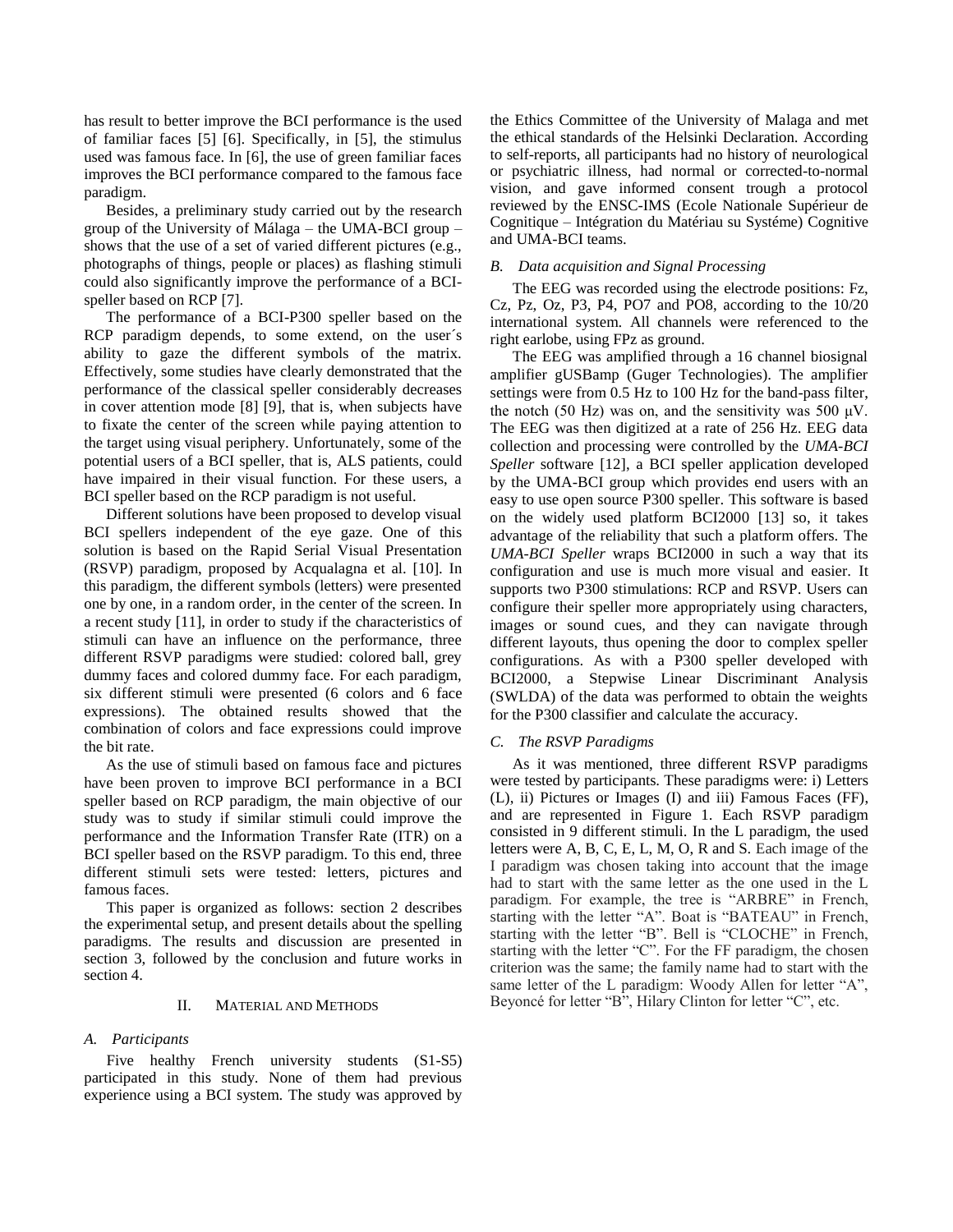

Figure 1. Spelling paradigms used in the experiment: a) Letters (L), b) Images (I) and c) Famous Faces (FF).

For all the RSVP paradigms, a Stimulus Onset Asynchrony (SOA) of 300 ms and an Inter-Stimulus Interval (ISI) of 100 ms were used, so each stimulus was presented for 200 ms. Each trial included 9 flashes, and the duration of a trial was 2.7 s (9 x 300ms). A 5s pause was established between each selection. The flashing stimuli were presented in the center of the screen. Although not all the stimuli in each paradigm had the same dimension (depending on the Letter, Images or Famous Faces), Letters had a size around 3 cm  $\times$  4 cm, Images around 12 cm  $\times$  8.5 cm and Famous Faces around 6 cm  $\times$  8.5 cm.

# *D. Procedure*

Participants sat at a distance of, approximately, 60 cm from the screen. Each participant participated in one session to evaluate the three RSVP paradigms. The order of the paradigms was counterbalanced across participants. Each session consisted of a calibration phase and a copy-spelling phase.

We used two four letters words for calibration purpose, having a total of 8 characters per paradigm, with a short break between words (variable at the request of the user). During the calibration phase, there were 10 trials so, each symbol (i.e., letters, images or famous faces) flashed 10 times. The user was asked to mentally count the number of occurrences (10) of the target, always fixating the center of the screen. The writing time for each selection in this phase was 32s (2.7 s per trial X 10 trials  $+$  5 s pause). The specific words were: "MARE" and "CLOS". If for the Letter paradigm, the target was easy to identify, for the Image and the Famous Face paradigms, each target was signaled before the beginning of the trial flashes. In this phase, there was no feedback, and the recorded EEG was used to train the classifier.

The copy-spelling phase started after the calibration and training of the classifier. In this phase, the number of trials used to select a target was dependent of the offline classification accuracies. The used criterion was that the number of trials should be two trials more than the minimum number of trials required to obtain 100% accuracy in the calibration phase. In the copy-spelling phase, participants had to spell three four letters French words: "MALE" (male), "ROSE" (rose) and "BOLS" (bowls). In case of incorrect selection, the participants were instructed not to correct and to continue with the next target. During this phase, the selected symbols was shown at the top of the screen.

# *E. Evaluation*

Three parameters were used to evaluate the effect of the RSVP paradigm and stimulus type on the performance: i) the accuracy in the calibration phase, ii) the accuracy in the copy-spelling phase (i.e., the number of correct selections divided by the total number of characters, that is, 9) and iii) the information transfer rate (ITR, bits/min) based on the next formula [14].

$$
ITR = \{ \log_2 N + P \log_2 P + (1 - P) \log_2 [(1 - P)/(N - 1)] \} / T
$$

where *P* denotes the classification accuracy, *N* denotes the number of target (*N* was 9 in this experiment) and *T* denotes the time interval per selection (that is, the number of sequences to select a symbol in the copy-spelling phase).

It should be advised that the pause between selections was not considered to calculate the ITR.

Due to the small sample size, non-parametric analyses were carried out. Due to the preliminary nature of the present study, no correction method was applied for multiple comparisons. Thus, the obtained conclusions should be considered carefully, being admitted that more tests will be necessary to carry out, increasing the number of participants and the number of characters in the copyspelling phase.

## III. RESULTS AND DISCUSSION

Figure 2 shows the mean classification accuracy achieved by users for each RSVP paradigm, as a function of the sequences (due to the small simple size, statistical significance is not considered), in the calibration phase.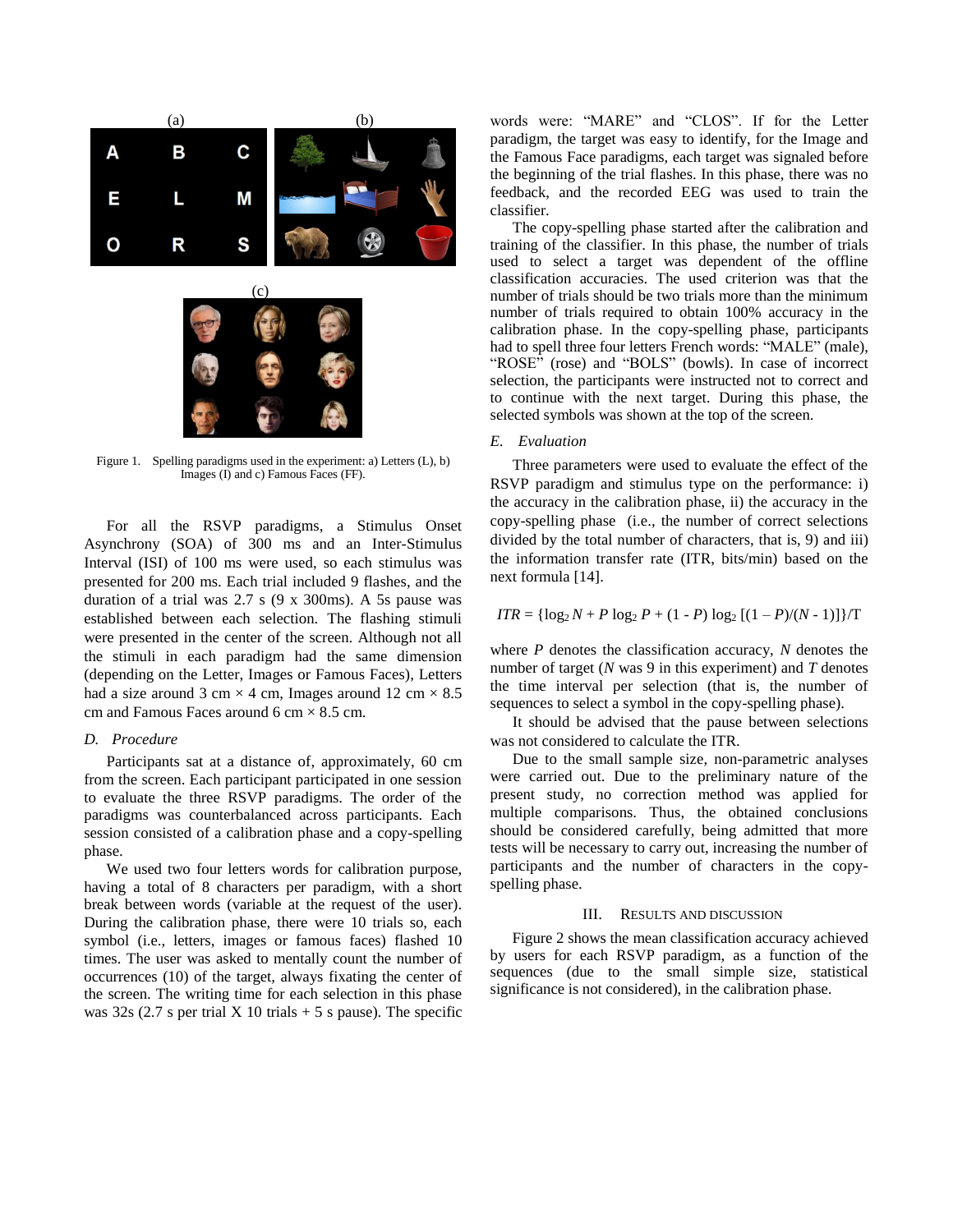

Figure 2. Classification accuracy (mean  $\pm$  standard error) of the three RSVP paradigms as a function of the number of sequences during calibration (L: Letter RSVP paradigm; I: Image RSVP paradigm; FF Famous Faces RSVP paradigm).

Despite the low number of users, these preliminary results show some trends that are worth to be mentioned. The I (Image) paradigm seems to require a lower number of sequences to get high classification accuracy. This paradigm starts with 72.5%, and achieves 97.5% in only three sequences. However, the other two paradigms need a higher number of sequences to get similar accuracy. Specifically, the FF (Famous Face) paradigm starts with the lowest performance in the first sequence (67.5%), but it gradually improves until it achieves 97.5% in the fourth sequences. Regarding the conventional RSVP paradigm, that is, the L (letter) paradigm, it starts with 75%, but needed 8 sequences to get 97.5% of accuracy. In this sense, in spite of the number of subjects is rather small, it is important to notice a sign of superiority of the I and FF paradigms compare to the L paradigm, requiring a much lower number of sequences to achieve good performance during the calibration phase.

Figure 3 and Figure 4 show, respectively, the mean classification accuracy and the ITR achieved by users for each RSVP paradigm, in the copy-spelling phase.



Figure 3. Classification accuracy (mean  $\pm$  standard error) of the three RSVP paradigms during copy-spelling phase (L: Letter RSVP paradigm; I: Image RSVP paradigm; FF Famous Faces RSVP paradigm).



Figure 4. Information Transfer Rate (ITR; mean  $\pm$  standard error) of the three RSVP paradigms (L: Letter RSVP paradigm; I: Image RSVP paradigm; FF Famous Faces RSVP paradigm).

Classification accuracy and ITR are two important parameters to measure the performance of a BCI system. Regarding the classification accuracy during the copyspelling phase, even though the mean classification accuracies obtained in the three paradigms are high, we observe some differences. If the I paradigm was the best classified during the calibration phase, in the copy-spelling phase it has been the paradigm with the lowest classification accuracy, being the obtained values: 91.66%, 94.99% and 96.62% of the I, L and FF paradigms, respectively. These classification accuracies combined with the number of sequences required in the calibration phase to obtain good performance, allow to reach the ITR showed in Figure 4. The mean ITR of the FF paradigm  $(12.43 \text{ bits min}^{-1})$  was very similar to the ITR of the I paradigm  $(12.16 \text{ bits min}^{-1})$  and both higher than the L paradigm  $(10.39 \text{ bits min}^{-1})$ , getting an improvement in the ITR of 2.04 bits  $min^{-1}$  and 1.77 bits  $min^{-1}$ for the FF and the I paradigms, respectively.

In the literature, there are some studies which try to improve the ITR of an RSVP speller system even achieving better results than those obtained in the present work. For example, in [14], the authors propose a P300 BCI speller based on the triple RSVP paradigm, stimulating characters every 250ms. This high frequency of stimulation (4 Hz) allows to obtain an ITR of 20.259 bits/min. In our study, each stimulus is presented each 300ms, decreasing the ITR. In this sense, it is important to mention that the main objective of our study was to compare three different paradigm presentations. The next step, could be to reduce the time presentation in order to increase the ITR.

#### IV. CONCLUSION AND FUTURE WORK

The present preliminary study about the effect of different sets of flashing stimuli using an RSVP speller has shown some trends that should be further explored in future proposals. The main finding is that the use of images and famous faces could improve the ITR compared to a classical RSVP paradigm based on letters. Moreover, it would be necessary to increase the number of symbols in the copyspelling phase and to use a larger sample of participants in